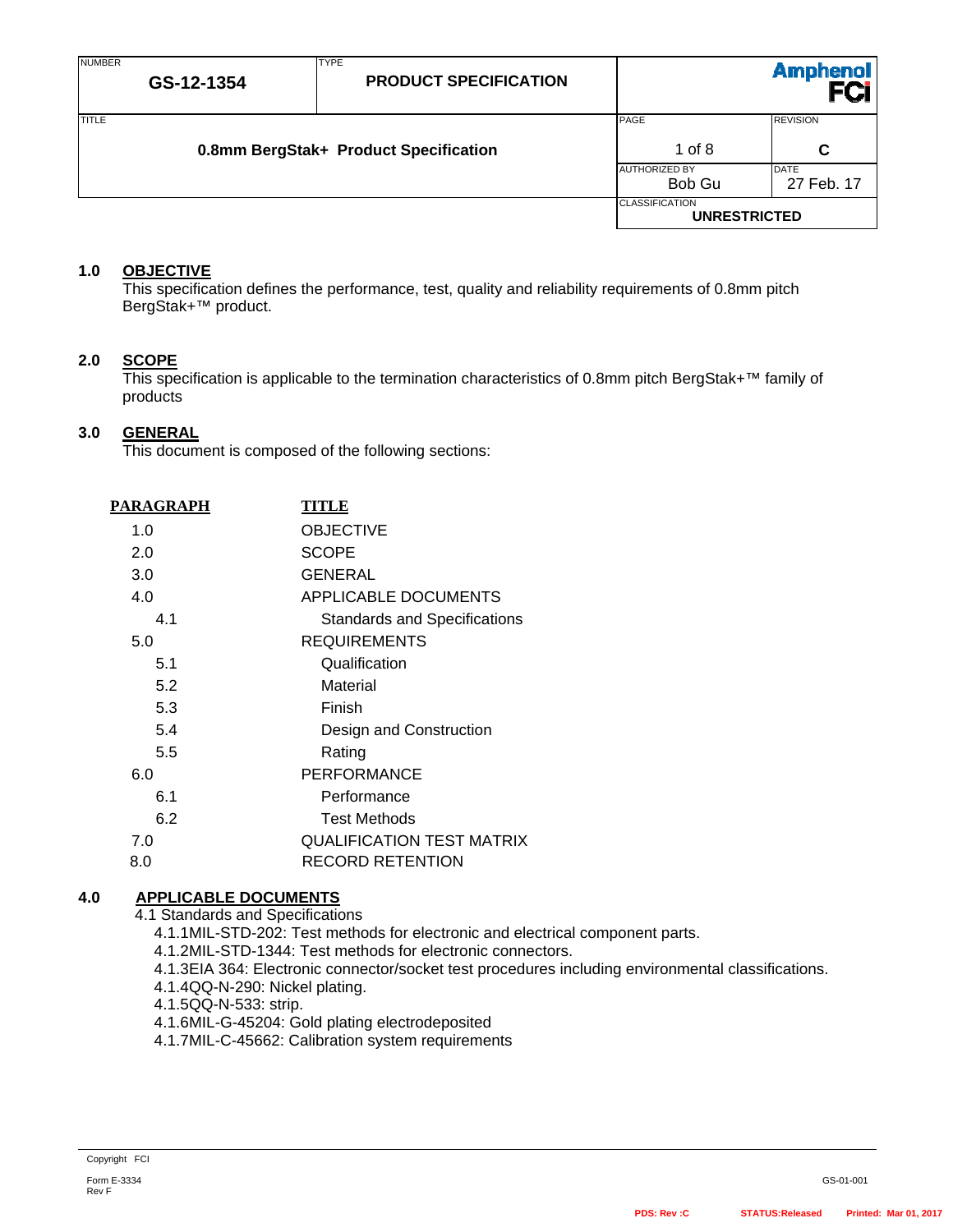| <b>NUMBER</b> | GS-12-1354 | <b>TYPE</b><br><b>PRODUCT SPECIFICATION</b> |                                              | Amphenol<br>FCi      |
|---------------|------------|---------------------------------------------|----------------------------------------------|----------------------|
| <b>TITLE</b>  |            | 0.8mm BergStak+ Product Specification       | PAGE<br>$2$ of 8                             | <b>REVISION</b><br>C |
|               |            |                                             | <b>AUTHORIZED BY</b><br>Bob Gu               | DATE<br>27 Feb. 17   |
|               |            |                                             | <b>CLASSIFICATION</b><br><b>UNRESTRICTED</b> |                      |

# **5.0 REQUIREMENTS**

5.1 Qualification

Connectors furnished under this specification shall be capable of meeting the qualification test requirements specified herein.

#### 5.2 Material

- 5.2.1 Housing: All housing materials shall be high temperature plastic, rated flame retardant 94V-0 in accordance with UL-94.
- 5.2.2 Receptacle Terminal: Copper
- 5.2.3 Plug Terminal: Copper

5.2.4 Metal Cap: Stainless steel.

#### 5.3 Finish

The finish for applicable components shall be specified in product drawings with plating area, plating material and plating thickness.

#### 5.4 The thickness of the PCB solder paste

Below data is AFCI recommended dimension, For some customer's process are different (such as, PCB thickness, solder temperature, solder paste type, etc.), customer can according to the actual application environment adjust the solder paste thickness.

- 5.4.1 The position less than 120pin, recommend using solder paste thickness 0.15mm Min.
- 5.4.2 The position greater than or equal to 120pin,recommend using solder paste thickness 0.18mm Min.

#### 5.5 Design and Construction

The connector shall be a multi-piece assembly having two rows of contacts with surface mount soldertail terminations for installation on printed wiring board.

#### 5.6 Rating

| Voltage Rating        | 100V AC                            |
|-----------------------|------------------------------------|
| <b>Current Rating</b> | 0.8A Max.                          |
| Temperature Rating    | $-40^{\circ}$ C ~ 125 $^{\circ}$ C |

## **6.0 PERFORMANCE**

Unless otherwise specified, the performance of connectors given in the attached list shall satisfy the values specified in Table 6.1. The performance test shall follow the test method and the test sequence given in Table 6.2 & 6.3 under the environmental conditions listed below. All connectors to be tested shall be free of defects such as burr, flaw, void, blister etc. which will affect the life and application of connectors.

- Temperature ---------- 15°C ~ 35°C
- Humidity ---------------- 25% ~ 85%
- Pressure --------------- 86 ~ 106KPa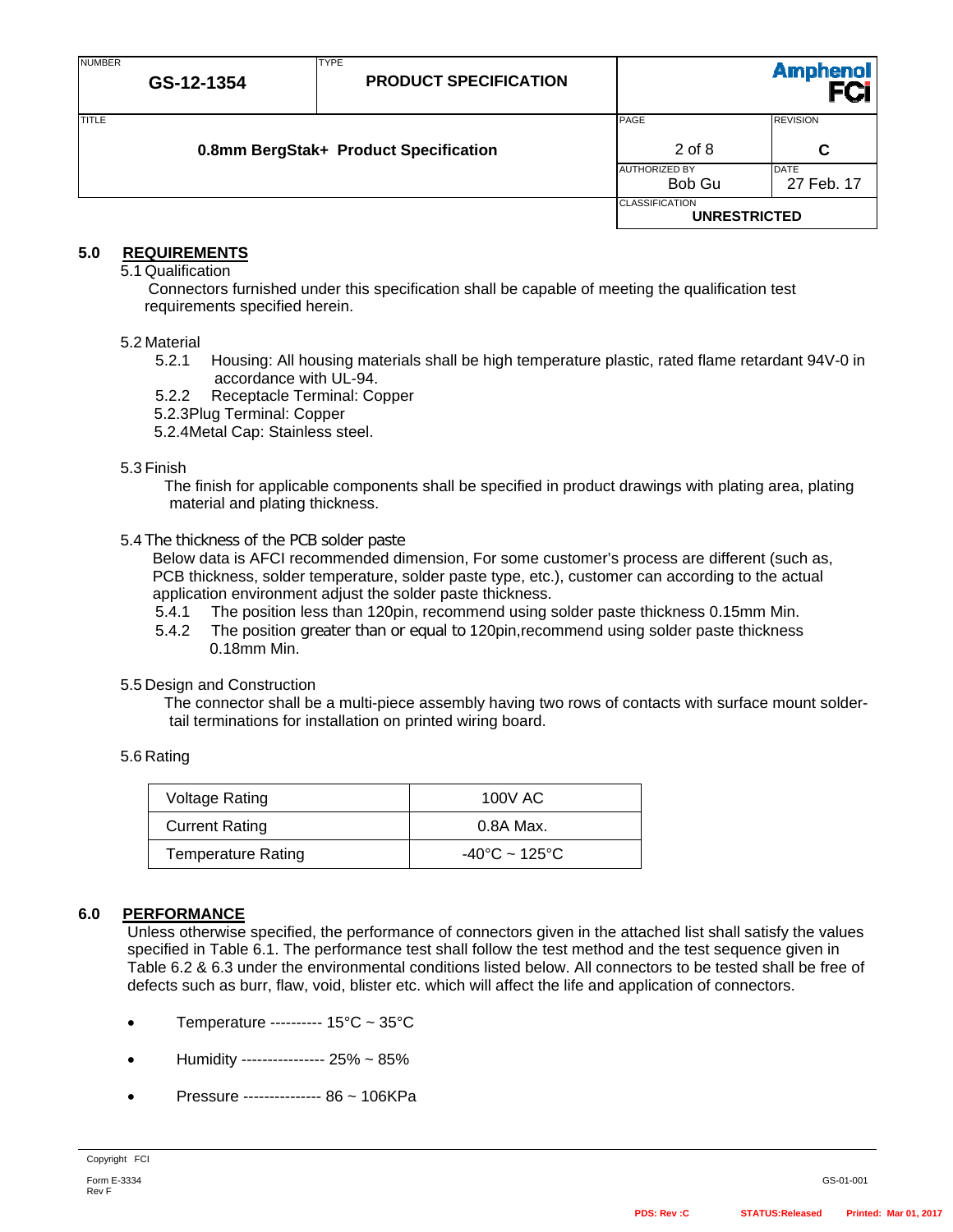NUMBER

27 Feb. 17

**UNRESTRICTED** 

**CLASSIFICATION** 

| TITLE |                                       | PAGE                 | <b>REVISION</b> |
|-------|---------------------------------------|----------------------|-----------------|
|       | 0.8mm BergStak+ Product Specification | 3 of 8               | C               |
|       |                                       | <b>AUTHORIZED BY</b> | <b>DATE</b>     |
|       |                                       | Bob Gu               | Feb             |

TYPE

## 6.1 Performance

| TABLE 6.1 |  |
|-----------|--|
|-----------|--|

|        | <b>Test Item</b>                           | <b>Requirements</b>                                                                                                                                                                      |
|--------|--------------------------------------------|------------------------------------------------------------------------------------------------------------------------------------------------------------------------------------------|
| 6.1.1  | <b>Visual Examination</b>                  | Product shall meet the requirements of product<br>drawings. Visual Examination performed under 10X<br>magnification. Parts should be free from blistering,<br>discoloration, cracks, etc |
|        | <b>Electric Requirements</b>               |                                                                                                                                                                                          |
| 6.1.2  | Low Level Contact Resistance(LLCR)         | Initial --------------- 30 m $\Omega$ Maximum<br>After test ---------- 50 m $\Omega$ Maximum                                                                                             |
| 6.1.3  | Dielectric Withstanding Voltage            | No evidence of arc-cover, insulation breakdown or<br>leakage current in excess of 1 mA.                                                                                                  |
| 6.1.4  | <b>Insulation Resistance</b>               | 1000 MΩ Minimum                                                                                                                                                                          |
| 6.1.5  | <b>Current Rating</b>                      | Temperature rise above ambient shall not exceed<br>30°C with all power contacts powered at 0.8A                                                                                          |
|        | <b>Mechanical Requirements</b>             |                                                                                                                                                                                          |
| 6.1.6  | Vibration                                  | No discontinuity greater than 1 microsecond                                                                                                                                              |
| 6.1.7  | Shock                                      | No discontinuity greater than 1 microsecond                                                                                                                                              |
| 6.1.8  | <b>Mating Force</b>                        | 0.9N (90 gramf) Maximum per contact.                                                                                                                                                     |
| 6.1.9  | <b>Un-mating Force</b>                     | 0.1N (10 gramf) Minimum per contact.                                                                                                                                                     |
| 6.1.10 | Durability                                 | Initial --------------- 30 m $\Omega$ Maximum<br>After test ---------- 50 m $\Omega$ Maximum                                                                                             |
| 6.1.11 | Solderability                              | Solder coverage ---------- 95% Minimum                                                                                                                                                   |
| 6.1.12 | <b>Resistance to Solder Heat</b>           | No evidence of physical or mechanical damage.                                                                                                                                            |
| 6.1.13 | <b>Contact Retention Force</b>             | 1N Minimum per contact.                                                                                                                                                                  |
| 6.1.14 | Reseating                                  | Manually unplug/replug the mated connector<br>assembly.                                                                                                                                  |
|        | <b>Environmental Requirements</b>          |                                                                                                                                                                                          |
| 6.1.15 | <b>Thermal Shock</b>                       | Initial --------------- 30 m $\Omega$ Maximum<br>After test ---------- 50 m $\Omega$ Maximum                                                                                             |
| 6.1.16 | Temperature Life                           | Initial --------------- 30 m $\Omega$ Maximum<br>After test ---------- 50 m $\Omega$ Maximum                                                                                             |
| 6.1.17 | <b>Cyclical Humidity &amp; Temperature</b> | Initial --------------- 30 m $\Omega$ Maximum<br>After test ---------- 50 m $\Omega$ Maximum                                                                                             |
| 6.1.18 | Mixed Flow Gas                             | Initial --------------- 30 m $\Omega$ Maximum<br>After test ---------- 50 m $\Omega$ Maximum                                                                                             |
| 6.1.19 | <b>Thermal Disturbance</b>                 | Initial --------------- 30 m $\Omega$ Maximum<br>After test ---------- 50 m $\Omega$ Maximum                                                                                             |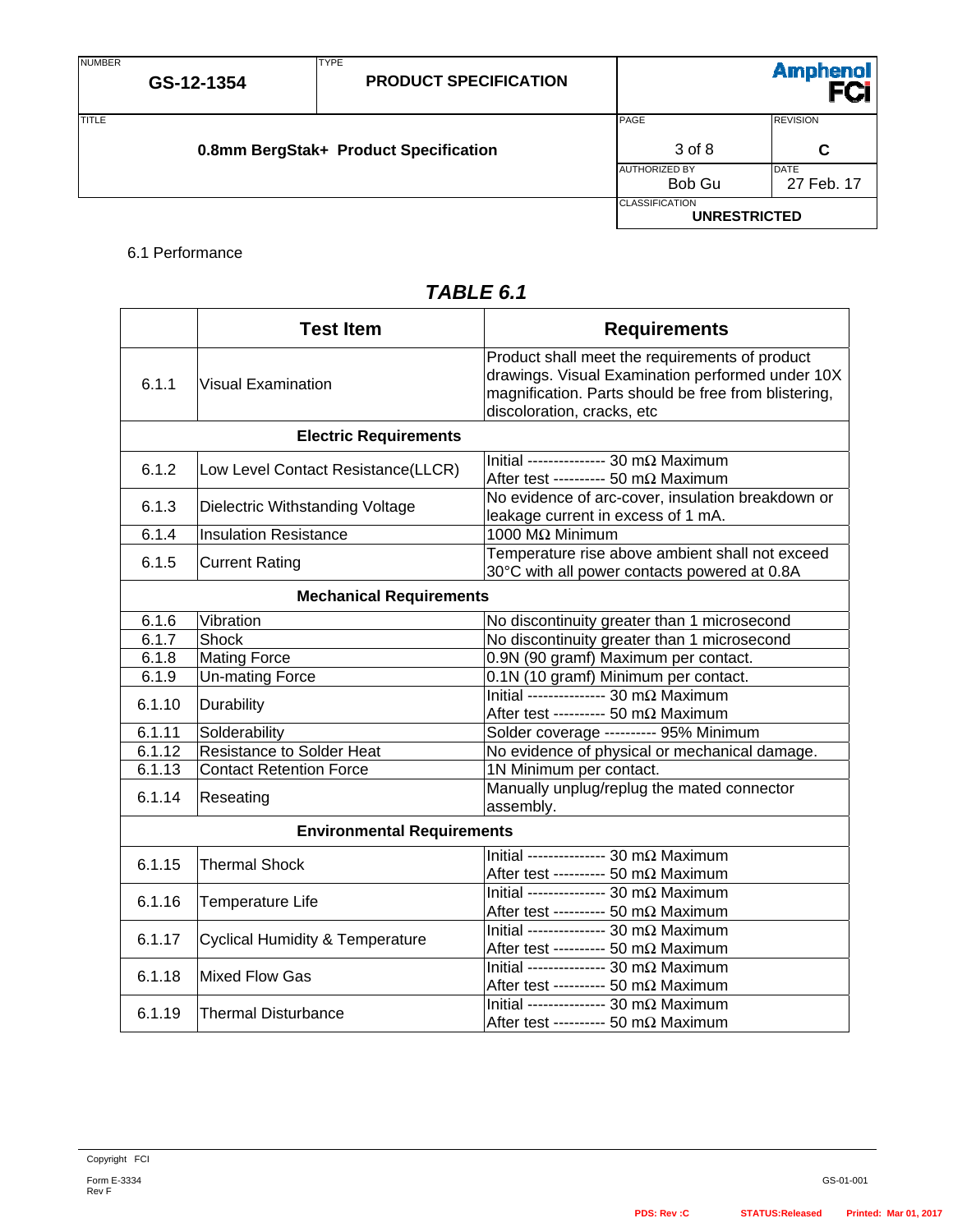| <b>NUMBER</b> | GS-12-1354                            | <b>TYPE</b><br><b>PRODUCT SPECIFICATION</b> |                                              | <b>Amphenol</b>           |
|---------------|---------------------------------------|---------------------------------------------|----------------------------------------------|---------------------------|
| <b>TITLE</b>  | 0.8mm BergStak+ Product Specification |                                             | <b>PAGE</b><br>4 of 8                        | <b>REVISION</b><br>С      |
|               |                                       |                                             | <b>AUTHORIZED BY</b><br>Bob Gu               | <b>DATE</b><br>27 Feb. 17 |
|               |                                       |                                             | <b>CLASSIFICATION</b><br><b>UNRESTRICTED</b> |                           |

# 6.2 Test Methods

|       | <b>Test Item</b>                             | <b>Test Methods</b>                                                                                                                                                                                                                                                                           |
|-------|----------------------------------------------|-----------------------------------------------------------------------------------------------------------------------------------------------------------------------------------------------------------------------------------------------------------------------------------------------|
| 6.2.1 | <b>Visual Examination</b>                    | Visually and functionally inspected. Under 10X magnification.                                                                                                                                                                                                                                 |
| 6.2.2 | <b>Low Level Contact</b><br>Resistance(LLCR) | Plug connector<br><b>TEST BOARD</b><br>Receptacle connector<br>Figure 1<br>EIA-364-23<br>Test method of connection as Figure 1.<br>Test current --------------- 100 mA Maximum<br>Open circuit ---------------- 20 mV Maximum                                                                 |
|       |                                              | Number of readings ------ 100 separable contact interface<br>minimum or 3 connectors whichever is greater<br>EIA-364-20 Method B, Test Condition I                                                                                                                                            |
| 6.2.3 | Dielectric Withstanding<br>Voltage           | Test voltage ---------------- 500 Vrms AC<br>Duration -------------------- 1 minute<br>Measure between adjacent terminals of mated connectors.<br>Number of readings ------ 30 (10 readings per connector set)                                                                                |
| 6.2.4 | <b>Insulation Resistance</b>                 | EIA-364-21<br>Test voltage ---------------- 500 V DC<br>Duration -------------------- 1 minute<br>Measure between adjacent terminals of mated connectors.<br>Number of readings ------ 30 (10 readings per connector set)                                                                     |
| 6.2.5 | <b>Current Rating</b>                        | EIA-364-70<br>Ambient still air ------------- 25°C<br>All contact powered ------- 0.8A<br>**Connect 16pcs power contacts according OCP Mezz 2.0<br>definition.                                                                                                                                |
| 6.2.6 | Vibration                                    | EIA-364-28 Test Condition V, Letter D<br>Frequency ------------------ 50 to 2000 Hz<br>Power spectral Density -------- 0.1 $g^2$ /Hz<br>Overall rms g --------------- 11.95<br>Duration -------------------- 1 1/2 hours in each of three mutually<br>perpendicular axes (4 1/2 hours total). |

# *TABLE 6.2*

GS-01-001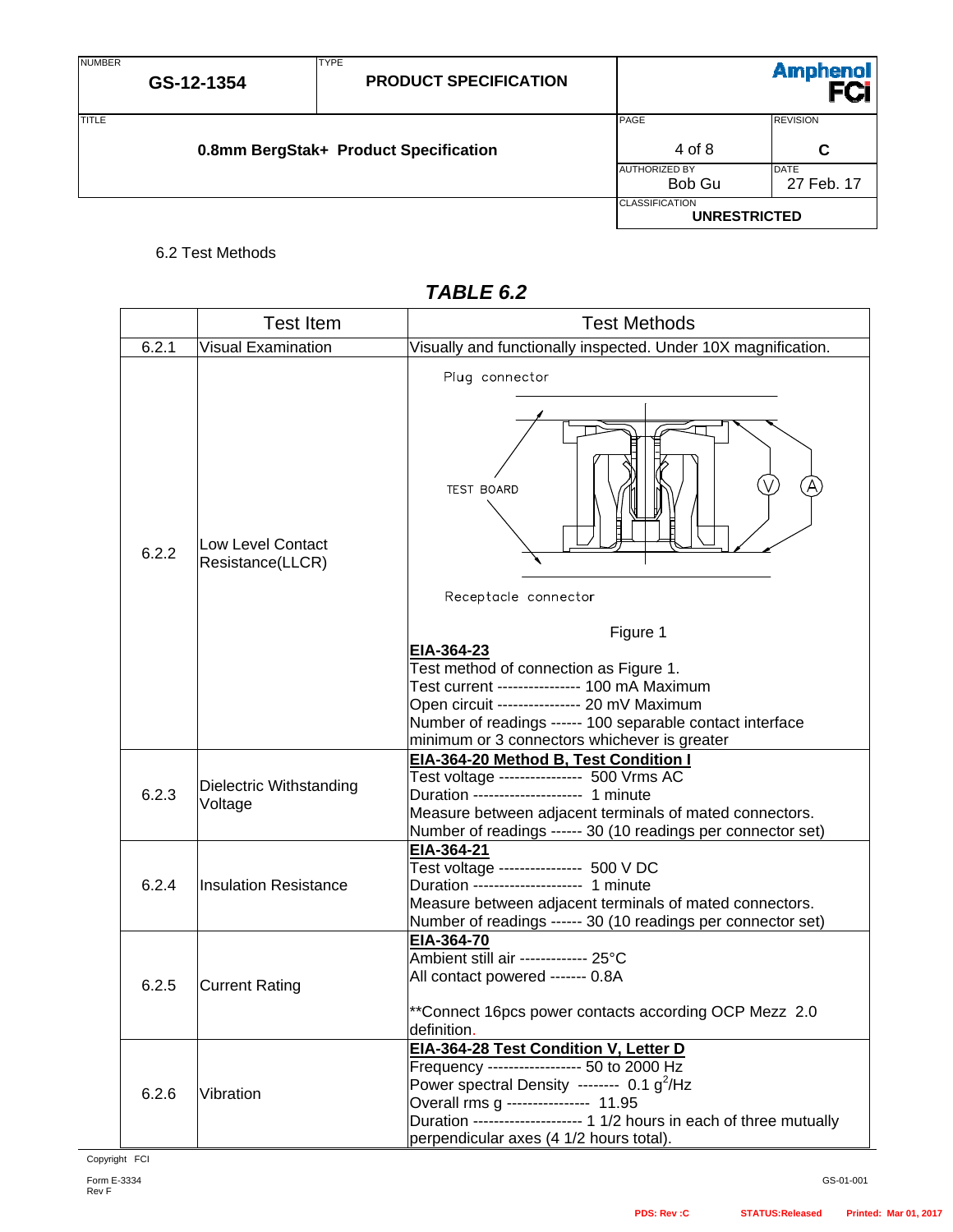| <b>NUMBER</b> | GS-12-1354 | <b>TYPE</b><br><b>PRODUCT SPECIFICATION</b> |                                            | Amphenol<br>FCi           |
|---------------|------------|---------------------------------------------|--------------------------------------------|---------------------------|
| <b>TITLE</b>  |            | 0.8mm BergStak+ Product Specification       | PAGE<br><b>REVISION</b><br>$5$ of $8$<br>C |                           |
|               |            |                                             | <b>AUTHORIZED BY</b><br>Bob Gu             | <b>DATE</b><br>27 Feb. 17 |
|               |            |                                             | <b>CLASSIFICATION</b>                      | <b>UNRESTRICTED</b>       |

| 6.2.7  | Shock                          | EIA-364-27, Test Condition A<br>Accelerated velocity ----- 490 m/s <sup>2</sup> (50G).<br>Waveform ------------------ half-sine shock pulse.<br>Duration -------------------- 11 mSec.<br>Velocity change ---------- 11.3 feet per second<br>Number of cycles --------- 18                                                                                                                                                                                                      |
|--------|--------------------------------|---------------------------------------------------------------------------------------------------------------------------------------------------------------------------------------------------------------------------------------------------------------------------------------------------------------------------------------------------------------------------------------------------------------------------------------------------------------------------------|
| 6.2.8  | <b>Mating Force</b>            | EIA-364-13<br>Operating speed --------- 25 mm/minute<br>No lubrication and utilize free-floating fixture.<br>Number of connectors -------- 5 mated pair                                                                                                                                                                                                                                                                                                                         |
| 6.2.9  | <b>Un-mating Force</b>         | EIA-364-13<br>Operating speed ---------- 25 mm/minute<br>No lubrication and utilize free-floating fixture.<br>Number of connectors -------- 5 mated pair                                                                                                                                                                                                                                                                                                                        |
| 6.2.10 | Durability                     | EIA-364-09<br>Operating speed --------- 25 mm/minute<br>Number of cycles ------------ 100<br>Pre-Conditioning cycles ------ 25                                                                                                                                                                                                                                                                                                                                                  |
| 6.2.11 | Solderability                  | For leaded:<br>Solder temperature ------- $230 \pm 5^{\circ}$ C.<br>Immersion duration ------- $3\pm$ 0.5 seconds<br>Flux immersion ------------ 5 to 10 seconds<br>Flux and solder material are defined in MIL-STD-202, method 208<br>For Non- leaded:<br>Solder temperature ------- $260 \pm 5^{\circ}$ C.<br>Immersion duration ------- $3\pm$ 0.5 seconds<br>Flux immersion ------------ 5 to 10 seconds<br>Flux and solder material are defined in MIL-STD-202, method 208 |
| 6.2.12 | Resistance to Solder Heat      | For leaded:<br>Peak temperature --------- $240 \pm 5^{\circ}$ C.<br>Duration -------------------- 10 seconds<br>For Non- leaded:<br>Peak temperature --------- $260 \pm 5^{\circ}$ C.<br>Duration -------------------- 30 seconds                                                                                                                                                                                                                                               |
| 6.2.13 | <b>Contact Retention Force</b> | Operating speed --------- 25 mm/minute<br>Number of readings ------ 30 (10 readings per connector set)                                                                                                                                                                                                                                                                                                                                                                          |
| 6.2.14 | Reseating                      | Perform 3 cycles mate/unmate                                                                                                                                                                                                                                                                                                                                                                                                                                                    |
| 6.2.15 | <b>Thermal Shock</b>           | EIA-364-32 Method A<br>Temperature range ------- -40 +0/-5°C to 125 +5/-0°C<br>Time at temperature extremes ----- 30 minutes<br>Test Duration (A-4) --------- 10 cycles<br>Transfer Time ---------------- 5 minutes maximum                                                                                                                                                                                                                                                     |
| 6.2.16 | <b>Temperature Life</b>        | EIA-364-17 Method A, Test Condition 4                                                                                                                                                                                                                                                                                                                                                                                                                                           |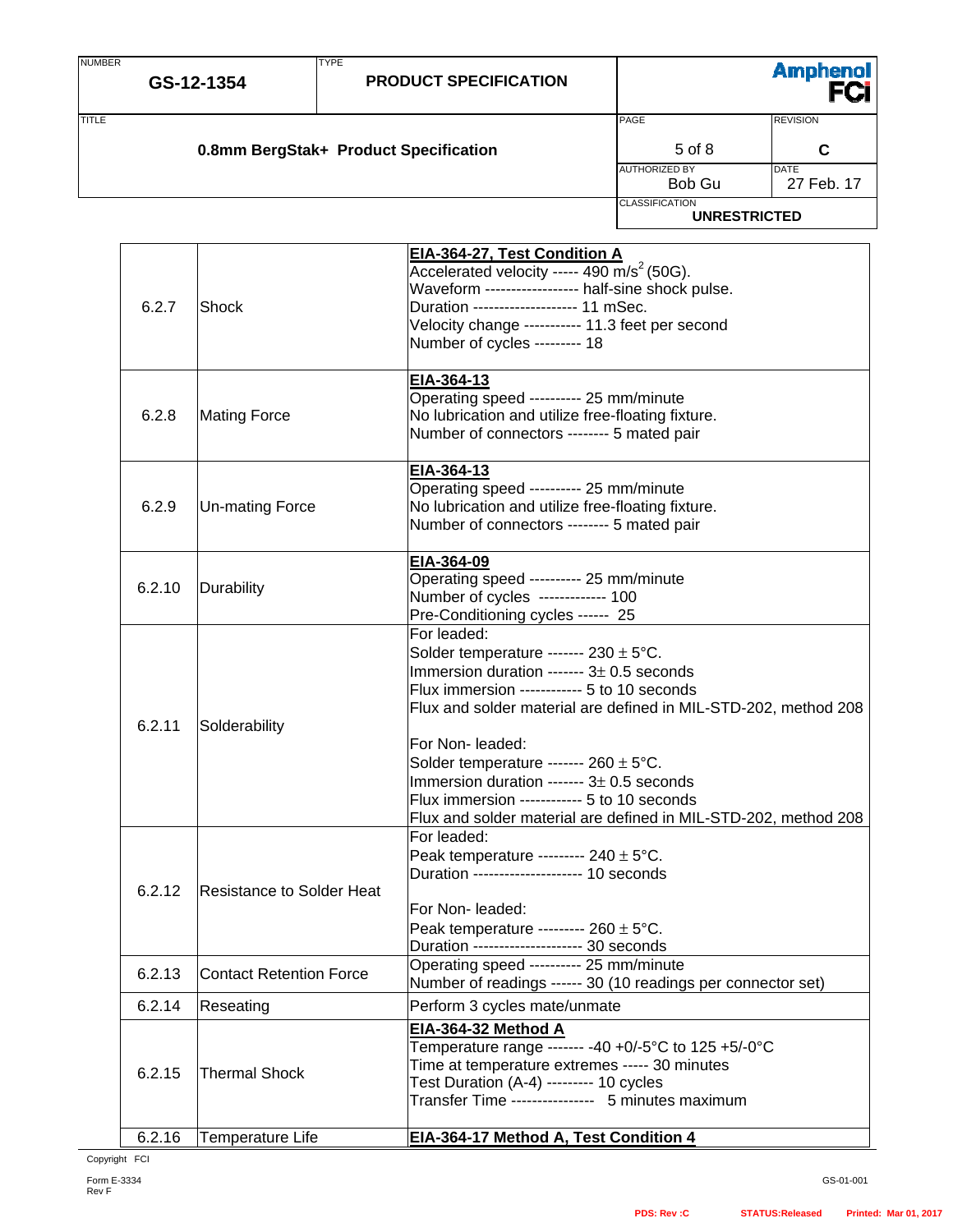| <b>NUMBER</b> | GS-12-1354                                    | <b>TYPE</b> | <b>PRODUCT SPECIFICATION</b>                                                                                                                                                                                                                                                                                                                                                           |                                                                     | <b>Amphenol</b><br>FCi                            |
|---------------|-----------------------------------------------|-------------|----------------------------------------------------------------------------------------------------------------------------------------------------------------------------------------------------------------------------------------------------------------------------------------------------------------------------------------------------------------------------------------|---------------------------------------------------------------------|---------------------------------------------------|
| <b>TITLE</b>  | 0.8mm BergStak+ Product Specification         |             |                                                                                                                                                                                                                                                                                                                                                                                        | PAGE<br>6 of 8<br><b>AUTHORIZED BY</b><br>Bob Gu                    | <b>REVISION</b><br>C<br><b>DATE</b><br>27 Feb. 17 |
|               |                                               |             |                                                                                                                                                                                                                                                                                                                                                                                        | <b>CLASSIFICATION</b><br><b>UNRESTRICTED</b>                        |                                                   |
|               |                                               |             | Temperature --------------- 105 ±5°C.<br>Duration Condition D ---- 1000 hours.<br>Plug & receptacle to remain mated without electrical load.<br>LLCR measured---- Initial, 250 and 1000 hours<br>Pre-Conditioning Temperature ----- 105 ±5°C<br>Pre-Conditioning Duration ----------- 120 hours                                                                                        |                                                                     |                                                   |
| 6.2.17        | <b>Cyclical Humidity &amp;</b><br>Temperature |             | 90~98%RH<br>65°c<br>Temperature (°c)<br>25c<br>– 10°c<br>н<br>н<br>25<br>EIA-364-31, Method III (omit step 7b)<br>Temperature and humidity are listed figure 2.<br>Duration -------------------- 10 cycles.                                                                                                                                                                            | 80~98%RH<br>90~98%RH<br>н<br>н<br>н<br>н<br>н<br>I cycle (24 hours) | 90~98%RH<br>н<br>н                                |
| 6.2.18        | Mixed Flow Gas                                |             | <b>EIA-364-65, Class IIA</b><br>Temperature: 30°C<br>Relative Humidity: 70%<br>Concentration:<br>$H_2S$<br>NO <sub>2</sub><br>CL <sub>2</sub><br>SO <sub>2</sub><br>Test duration: 1) 7 days unmated (Both halves are exposed to gas)<br>and 7days mated<br>2) 14days mated<br>**Test Group 9b is only applicable to parts with 30u" GXT and                                           | 10 ppb<br>200 ppb<br>10 ppb<br>100 ppb                              |                                                   |
| 6.2.19        | <b>Thermal Disturbance</b>                    |             | 30u" Au plating<br>EIA-364-1000 Table 4, Test Group 4<br>Cycle the mated connectors between $15 \pm 3^{\circ}$ C and $85 \pm 3^{\circ}$ C as<br>measured on the part. Ramps should be a minimum of 2°C per<br>minute, and dwell times should insure that the contacts reach the<br>temperature extremes (a minimum of 5 minutes). Humidity is not<br>controlled.<br>Perform 10 cycles. |                                                                     |                                                   |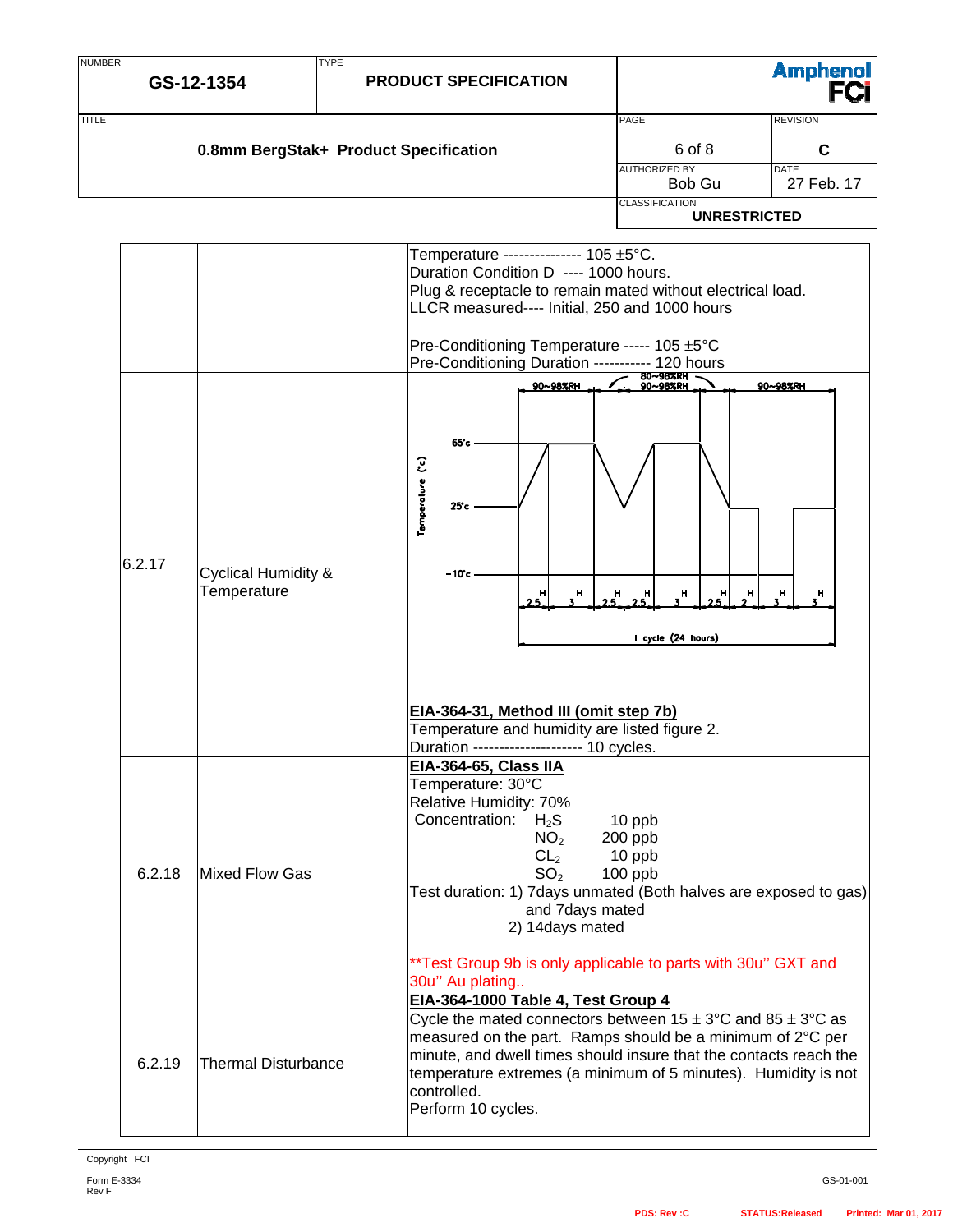NUMBER

TYPE

| -------      |                                       |                       |                     |  |  |
|--------------|---------------------------------------|-----------------------|---------------------|--|--|
| <b>TITLE</b> |                                       | PAGE                  | <b>REVISION</b>     |  |  |
|              | 0.8mm BergStak+ Product Specification | 7 of 8                | C                   |  |  |
|              |                                       | <b>AUTHORIZED BY</b>  | <b>DATE</b>         |  |  |
|              |                                       | Bob Gu                | 27 Feb. 17          |  |  |
|              |                                       | <b>CLASSIFICATION</b> | <b>UNRESTRICTED</b> |  |  |

# **7.0 QUALIFICATION TEST MATRIX**

| Table 7.1                                     |                   |                |                |                     |                |                   |                   |                |                |                  |                      |                |
|-----------------------------------------------|-------------------|----------------|----------------|---------------------|----------------|-------------------|-------------------|----------------|----------------|------------------|----------------------|----------------|
|                                               | <b>TEST GROUP</b> |                |                |                     |                |                   |                   |                |                |                  |                      |                |
| <b>TEST ITEM</b>                              | <b>Section</b>    | $\mathbf 1$    | $\overline{2}$ | $\overline{3}$      | 4              | $5\phantom{1}$    | $6\phantom{a}$    | $\overline{7}$ | 8              | 9a               | 9b                   | 10             |
| <b>Visual Examination</b>                     | 6.2.1             | 1,10           | 1,11           | 1,9                 | $\mathbf{1}$   | $\mathbf{1}$<br>3 | $\mathbf{1}$<br>3 | $\mathbf 1$    | $\mathbf{1}$   | $\mathbf{1}$     | 1,13                 | $\mathbf{1}$   |
| <b>Low Level Contact</b><br>Resistance (LLCR) | 6.2.2             |                | 246<br>8 1 0   | $\overline{2}$<br>8 |                |                   |                   | 246<br>8 1 0   | 24<br>68       | $246$<br>8 10 12 | 246<br>8 10 12<br>14 |                |
| Dielectric Withstanding<br>Voltage            | 6.2.3             | 2,5,<br>8      |                |                     |                |                   |                   |                |                |                  |                      |                |
| <b>Insulation Resistance</b>                  | 6.2.4             | 3,6,<br>9      |                |                     |                |                   |                   |                |                |                  |                      |                |
| <b>Current Rating</b>                         | 6.2.5             |                |                |                     |                |                   |                   |                |                |                  |                      | $\overline{2}$ |
| Vibration                                     | 6.2.6             |                | $\overline{7}$ |                     |                |                   |                   |                |                |                  |                      |                |
| Shock                                         | 6.2.7             |                | 9              |                     |                |                   |                   |                |                |                  |                      |                |
| <b>Mating Force</b>                           | 6.2.8             |                |                | 3,6                 |                |                   |                   |                |                |                  |                      |                |
| <b>Un-mating Force</b>                        | 6.2.9             |                |                | 4,7                 |                |                   |                   |                |                |                  |                      |                |
| <b>Durability Pre-conditioning</b>            | 6.2.10            | 4              | 3              |                     |                |                   |                   | 3              | 3              | 3                | 3                    |                |
| Durability                                    | 6.2.10            |                |                | 5                   |                |                   |                   |                |                |                  |                      |                |
| Solderability                                 | 6.2.11            |                |                |                     |                | $\overline{2}$    |                   |                |                |                  |                      |                |
| <b>Resistance To Solder Heat</b>              | 6.2.12            |                |                |                     |                |                   | $\overline{2}$    |                |                |                  |                      |                |
| <b>Contact Retention Force</b>                | 6.2.13            |                |                |                     | $\overline{2}$ |                   |                   |                |                |                  |                      |                |
| Reseating                                     | 6.2.14            |                |                |                     |                |                   |                   | 9              | $\overline{7}$ | 11               | 13                   |                |
| <b>Thermal Shock</b>                          | 6.2.15            |                |                |                     |                |                   |                   | 5              |                |                  |                      |                |
| Temperature Life Pre-<br>Conditioning         | 6.2.16            |                | 5              |                     |                |                   |                   |                |                | 5                | 5                    |                |
| Temperature Life                              | 6.2.16            |                |                |                     |                |                   |                   |                | 5              |                  |                      |                |
| <b>Cyclical Humidity &amp;</b><br>Temperature | 6.2.17            | $\overline{7}$ |                |                     |                |                   |                   | $\overline{7}$ |                |                  |                      |                |
| <b>Mixed Flowing Gas</b><br>7 days unmated    | 6.2.18            |                |                |                     |                |                   |                   |                |                |                  | $\overline{7}$       |                |
| <b>Mixed Flowing Gas</b><br>7 days mated      | 6.2.18            |                |                |                     |                |                   |                   |                |                |                  | 9                    |                |
| <b>Mixed Flowing Gas</b><br>14 days mated     | 6.2.18            |                |                |                     |                |                   |                   |                |                | $\overline{7}$   |                      |                |
| <b>Thermal Disturbance</b>                    | 6.2.19            |                |                |                     |                |                   |                   |                |                | 9                | 11                   |                |
| Number of Samples                             |                   | 3              | 3              | 5                   | 3              | 3                 | 3                 | 3              | 3              | 3                | 3                    | 3              |

**Amphenol**